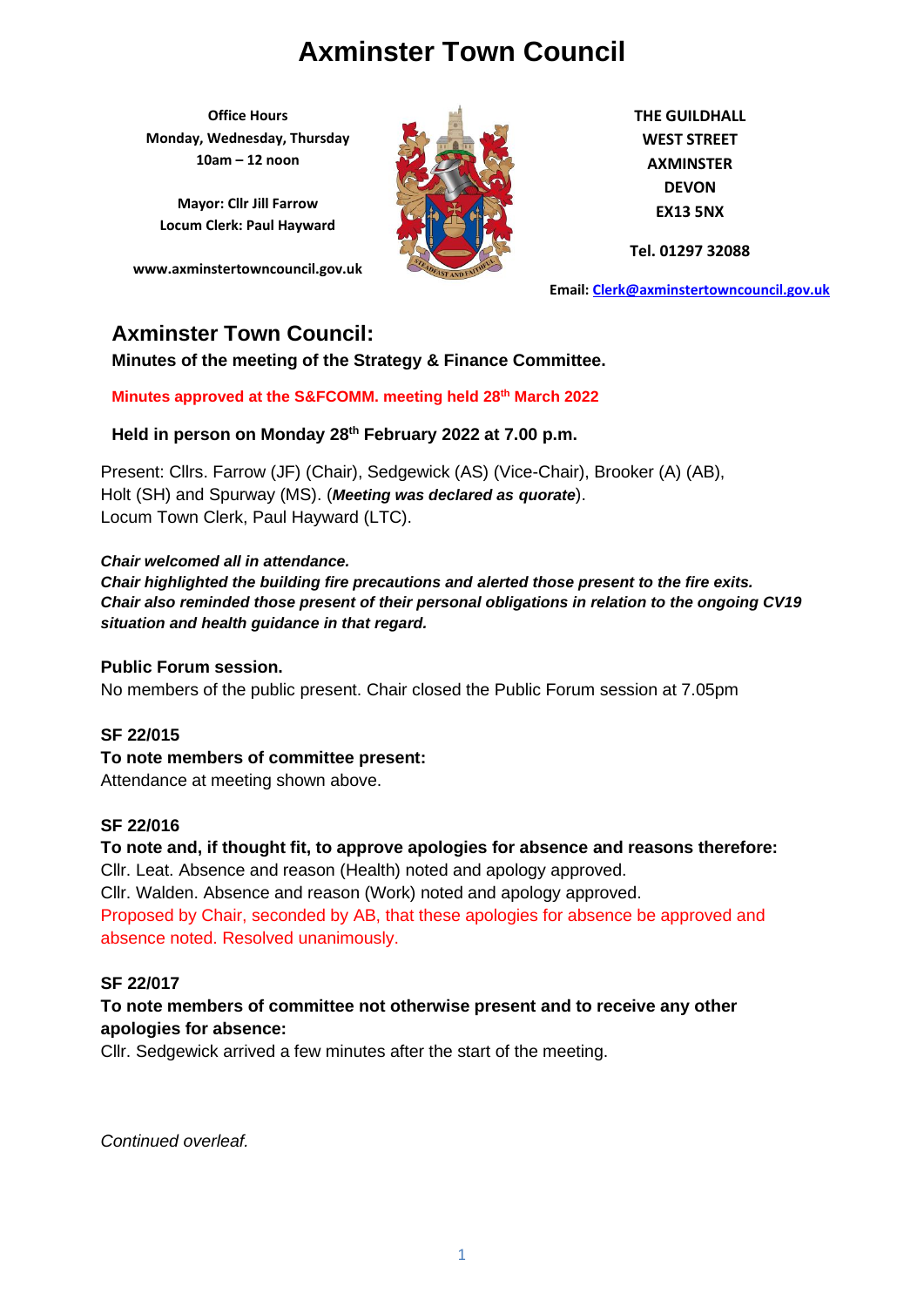**Office Hours Monday, Wednesday, Thursday 10am – 12 noon**

**Mayor: Cllr Jill Farrow Locum Clerk: Paul Hayward**

**www.axminstertowncouncil.gov.uk**



**THE GUILDHALL WEST STREET AXMINSTER DEVON EX13 5NX**

**Tel. 01297 32088**

**Email: [Clerk@axminstertowncouncil.gov.uk](file://///axm-svr-1/company/Templates/Clerk@axminstertowncouncil.gov.uk)**

#### **SF 22/018**

**To receive any declarations of interest from members of the committee in relation to items of business on this agenda and to note any dispensations previously afforded:** *A declaration at this point does not preclude the need for members to declare any additional interests that may arise during this meeting.*

No interests declared.

At the FULL Council meeting held 14/02/2022, Cllr. Farrow was afforded a dispensation\* to discuss and vote upon matters pertaining to parish allotments. This dispensation applies until May 2023 (unless rescinded prior to that date) and is afforded in respect of Cllr. Farrow's disclosable pecuniary interests as set out in the Register of Members Interests.

*\* Localism Act 2011 (s.33)*

### **SF 22/019**

**To consider and, if thought fit, to approve the minutes of the S&FComm. meeting held on 31st January 2022 and to consider any matters arising from those minutes:** Approval proposed by Chair, seconded by SH. Resolved unanimously.

*No matters arising.*

### **SF 22/020**

**To consider any matters listed on this agenda that Councillors consider should be dealt with as confidential business as per the provisions of The Public Bodies (Admission to meetings) Act 1960:** None raised by committee members.

### **SF 22/021**

**To consider matters pertaining to Council's Risk Management and Assessment (RMA) procedure/protocol:**

**a) To consider draft Risk Management and Assessment report for Axminster Town Council for the period 2021-2022; members to review and revise as necessary and, if thought fit, to recommend for approval by Full Council on 14th March 2022.**

Chair thanked LTC for their efforts in bringing this RMA document together in such a short space of time. It was agreed that the draft document would be considered by members of SFCOMM in sections to reduce the burden on the committee and that an extraordinary meeting of S&FCOMM would be convened to consider the overall revised and amended document prior to adoption as part of Council's FULL Risk Management protocol for 2021-22. It was further suggested that member feedback be collated by LTC and integrated into a revised document, and that delegated authority be afforded to Chair & Vice-Chair of the committee (in consultation with the LTC) to prepare the final version for SFCOMM approval. LTC also offered a suggestion that – moving forwards as a Council – there could be come consideration given to using bespoke software to catalogue, assess and monitor Council's risks. LTC was asked to gather together examples for further discussion.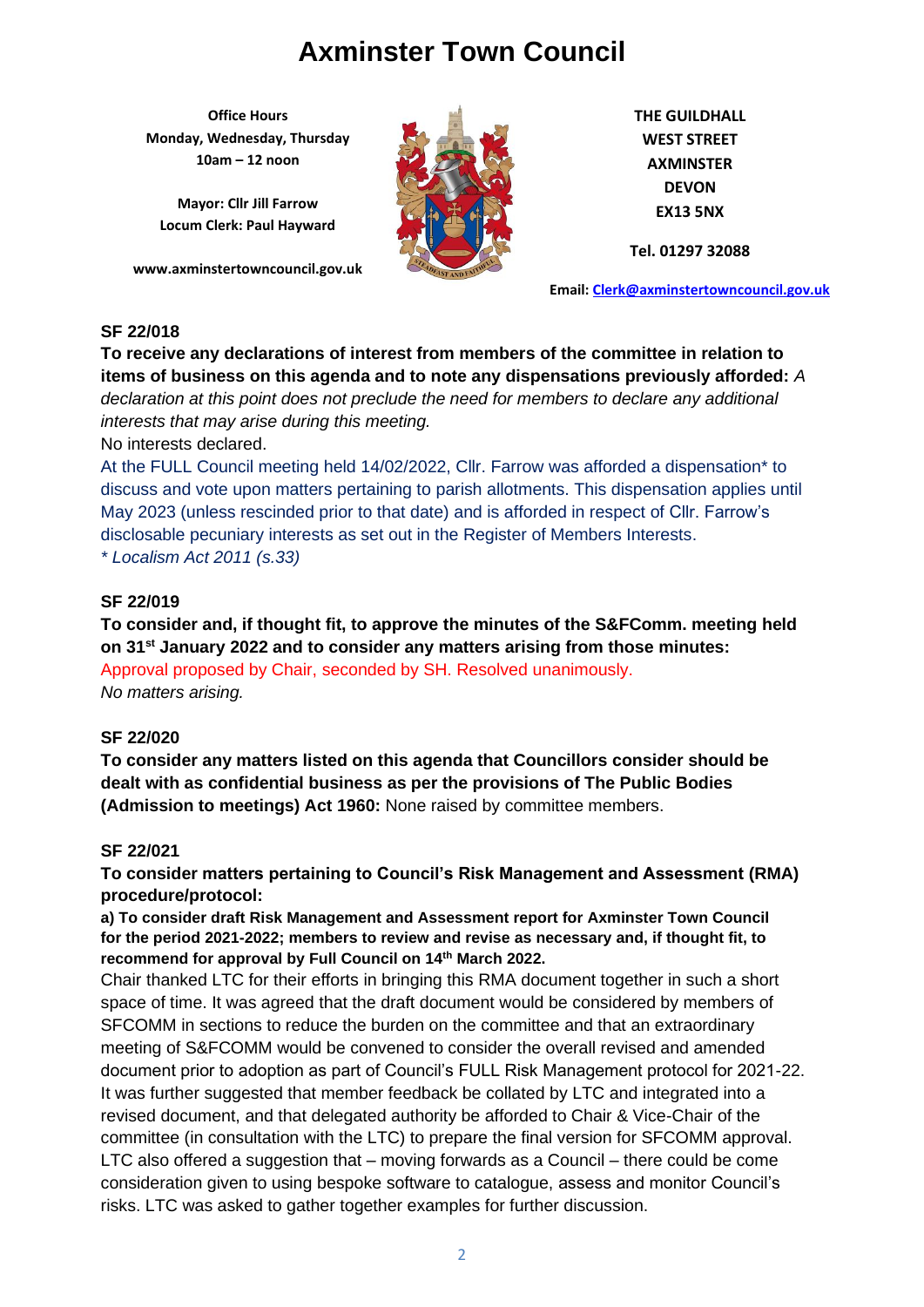**Office Hours Monday, Wednesday, Thursday 10am – 12 noon**

**Mayor: Cllr Jill Farrow Locum Clerk: Paul Hayward**

**www.axminstertowncouncil.gov.uk**



**THE GUILDHALL WEST STREET AXMINSTER DEVON EX13 5NX**

**Tel. 01297 32088**

**Email: [Clerk@axminstertowncouncil.gov.uk](file://///axm-svr-1/company/Templates/Clerk@axminstertowncouncil.gov.uk)**

#### b) **To consider and review a draft Financial Investment/Deposit Strategy (as per FSCS guidelines/regulations for Smaller Local Authorities) for the Town Council as part of the wider Risk Management Assessment Review.**

**TEL: 01297 32088** Cllr. Holt asked that future documents (and policies etc) are always created and published Chair thanked LTC for bringing this document together in time for the committee meeting. using a standard framework and template to i) ensure consistency and ease of review and ii) to ensure that no pages or section are omitted during the review/publication/printing process. LTC confirmed that he was more than happy to accord to this request.

Subsequently, it was proposed by Chair, seconded by AS, that the draft FI/DS strategy document be adopted as policy with immediate effect and that it form part of the Council's future Risk Management Assessment protocol. Resolved unanimously.

LTC asked that the Committee defer the final decision to approve the Strategic Policy to Full Council on the 14<sup>th</sup> March 2022. Noted and agreed.

c) **To consider the draft Internal Financial Control Review (IFCR) policy document as part of the Town Council's wider annual Risk Management Review.**

Chair asked that a spelling error on the final page be corrected. Noted.

Chair proposed that the draft (duly amended as above) IFCR document be adopted as policy. Seconded by MS. Resolved unanimously.

LTC asked that the Committee defer the final decision to approve the Strategic Policy to Full Council on the 14<sup>th</sup> March 2022. Noted and agreed.

### **SF 22/022**

**To consider matters pertaining to financial matters:**

a) **To consider a request for reimbursement of expenditure relating to the celebration of Her Majesty The Queen's Platinum Jubilee (QJ22) from a local community organisation; such expenditure to be considered by way of Section 137 of the Local Government Act 1972.** Chair asked if any precise financial figures had been provided by the organisation in question; LTC confirmed that they had not as yet. This resolution would, in effect, approve an "in principle" position moving forward.

It was subsequently proposed by Chair, seconded by SH, that:

*i)* Expenditure of up to £200 could be reimbursed by the LTC/RFO subject to reporting *mechanism below (see v) without further authority being sought.*

*ii) Expenditure between £200 and £500 could be reimbursed under the delegated authority of either the Chair, or Vice-Chair, of the S&FCOMM in consultation with the LTC/RFO subject to reporting mechanism below (see v).*

*iii) Expenditure between £500 and £1000 could be reimbursed only after a resolution of the S&FCOMM, subject to reporting mechanism below (see v).*

*iv)* Expenditure over £1000 could only be reimbursed only after a resolution of *the FULL Council, subject to reporting mechanism below (see v).*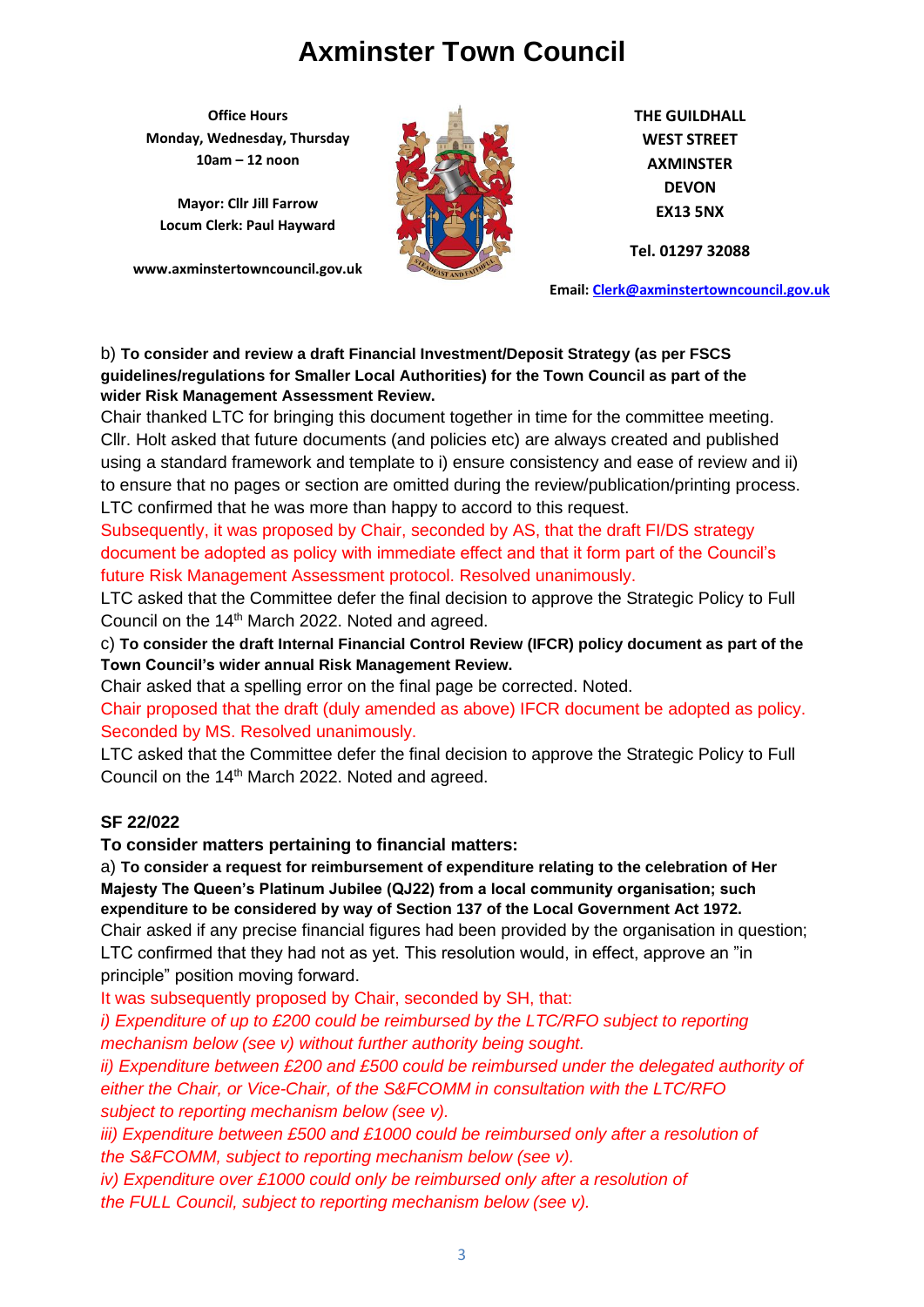**Office Hours Monday, Wednesday, Thursday 10am – 12 noon**

**Mayor: Cllr Jill Farrow Locum Clerk: Paul Hayward**

**www.axminstertowncouncil.gov.uk**



**THE GUILDHALL WEST STREET AXMINSTER DEVON EX13 5NX**

**Tel. 01297 32088**

**Email: [Clerk@axminstertowncouncil.gov.uk](file://///axm-svr-1/company/Templates/Clerk@axminstertowncouncil.gov.uk)**

#### **SF 22/022**

**To consider matters pertaining to financial matters (continued):**

**TEL: 01297 32088 expenditure to be considered by way of Section 137 of the Local Government Act 1972.** a) **To consider a request for reimbursement of expenditure relating to the celebration of Her Majesty The Queen's Platinum Jubilee (QJ22) from a local community organisation; such** 

*v) All expenditure relating to reimbursement payments in connection with QJ22 as per the powers afforded by S137 of the Local Government Act 1972 must be tabulated and provided to members monthly as part of the ongoing future Financial Reporting protocol.* Resolved unanimously.

LTC asked that the Committee defer the final decision to approve the amendment to the scheme of delegation in this respect to Full Council on the 14<sup>th</sup> March 2022. Noted and agreed.

b) **To consider the preferred use of the funds realised from the sale of two heritage assets recently, namely the Town Bell and Funeral Bier.**

It was proposed by Chair, seconded by MS, that the funds realised (£377) from the disposal of these two heritage assets be vired into a new earmarked reserve fund "Asset Disposal Reserve" and that the funds raised from the prior sale of the Council's Kubota tractor (£6000) also be added to that reserve with immediate effect. Resolved unanimously.

c) **To receive update on the arrangements for opening a new current account with Unity Trust Bank**

LTC confirmed that the relevant signatories simply needed to sign the application form and it could then be submitted with all the necessary accompanying documents to UTB. Noted

d) **To consider proposal to open further Commercial Savings/Deposit accounts to help mitigate risks of non-protected Council deposits.**

LTC provided a matrix of current deposits and account balances to members of the committee and highlighted where said deposits were in excess of the FSCS limits (ie, where such deposits were not safeguarded against loss and were therefore at risk, albeit minimal). SL had kindly undertaken prior research to identify financial institutions which were willing to accept local authority deposits in the current banking climate. SH acknowledged that Council's previous failure to mitigate this risk was unfortunate and that Council had no option but to take urgent measures to deal with the situation that had arisen, and which would be exacerbated by receipt of the 20222-23 precept in April.

It was therefore proposed by Chair, seconded by SH, that the LTC/RFO take immediate steps to remedy this situation by opening as many deposit accounts as were necessary to diversify and spread Council's deposits (as long as said accounts conformed to the newly adopted Investment/Deposit Strategy Policy). LTC/RFO was given delegated authority to act subject to reporting back to FULL Council at the earliest opportunity and ensuring that all new accounts were opened with at least 4 bank signatories (Councillors only for authorisation; LTC for admin.) to mitigate the risks identified.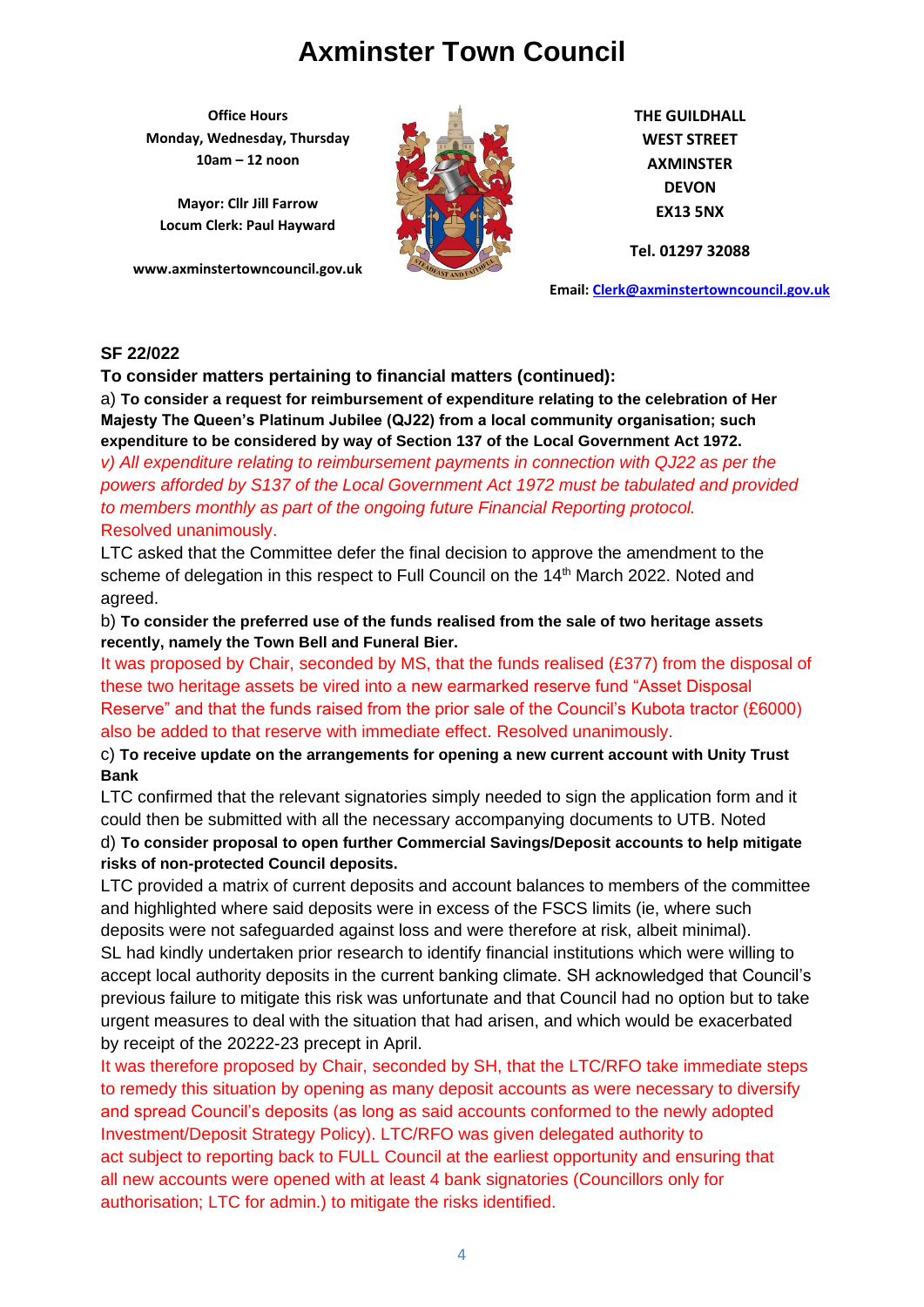**Office Hours Monday, Wednesday, Thursday 10am – 12 noon**

**Mayor: Cllr Jill Farrow Locum Clerk: Paul Hayward**

**www.axminstertowncouncil.gov.uk**



**THE GUILDHALL WEST STREET AXMINSTER DEVON EX13 5NX**

**Tel. 01297 32088**

**Email: [Clerk@axminstertowncouncil.gov.uk](file://///axm-svr-1/company/Templates/Clerk@axminstertowncouncil.gov.uk)**

#### **SF 22/022**

#### **To consider matters pertaining to financial matters (continued):**

e) **To consider update on the Council's Asset Register re-assessment and re-valuation project; RFO to present report.**

n. e to prosont report.<br>AS thanked LTC for his work in re-tabulating and re-ordering the historic Asset Register which had been noted as being out-of-date and incorrect in certain respects.

LTC highlighted the availability of bespoke Asset Management software which he felt would be beneficial to Council in maintaining and recording their assets. LTC was asked to research examples and bring them back in front of S&FCOMM as soon as was practicable.

It was suggested that LTC continue his analysis and cross-referencing of the Asset Register (now divided into smaller sections for ease of review) and bring the final draft before S&FCOMM on 28<sup>th</sup> March for approval. This could then be formally adopted by FULL Council in April and used for the Annual Return submission later in the year (after consultation and review with the Internal Auditor). Noted and agreed. LTC: Please action.

SH raised a question regarding the valuation of the allotment land at two sites which the LTC was able to answer to Cllr. Holt's satisfaction.

### f) **To consider recommendation by RFO to repay smaller of Council's two outstanding PWLB loans due to the minimal level of borrowing outstanding thereupon.**

It was proposed by Chair, seconded by AS, that the smaller of the two outstanding PWLB loans be repaid with immediate effect. Resolved unanimously.

LTC: Please action accordingly.

### **SF 22/023**

### **To consider matters pertaining to Council's building and land assets:**

a) **To consider any updates on the acquisition of the recreation space known as Jubilee Field.** LTC provided an update as at the date of this committee. It was agreed that the Mayor,

Deputy Mayor and LTC would execute the deed of land transfer between EDDC and the Town Council at the earliest possible opportunity on behalf of the Town Council.

LTC to make the relevant enquiries to establish when that signing session will take place.

#### **SF 22/024**

### **To consider matters pertaining to Council's digital presence and community engagement proposals:**

The Chair proposed that this matter be deferred until a future meeting of this committee (to be agreed upon) due to the ongoing pressure on staffing resource for the day-to-day operation of the Council. SH volunteered to pick up from where former Cllr. Hall had got to in his review phase and to liaise with LTC to make any amendments to the website, social media pages as could be done within the time permitted until further resources could be put in place. Agreed by all. Noted.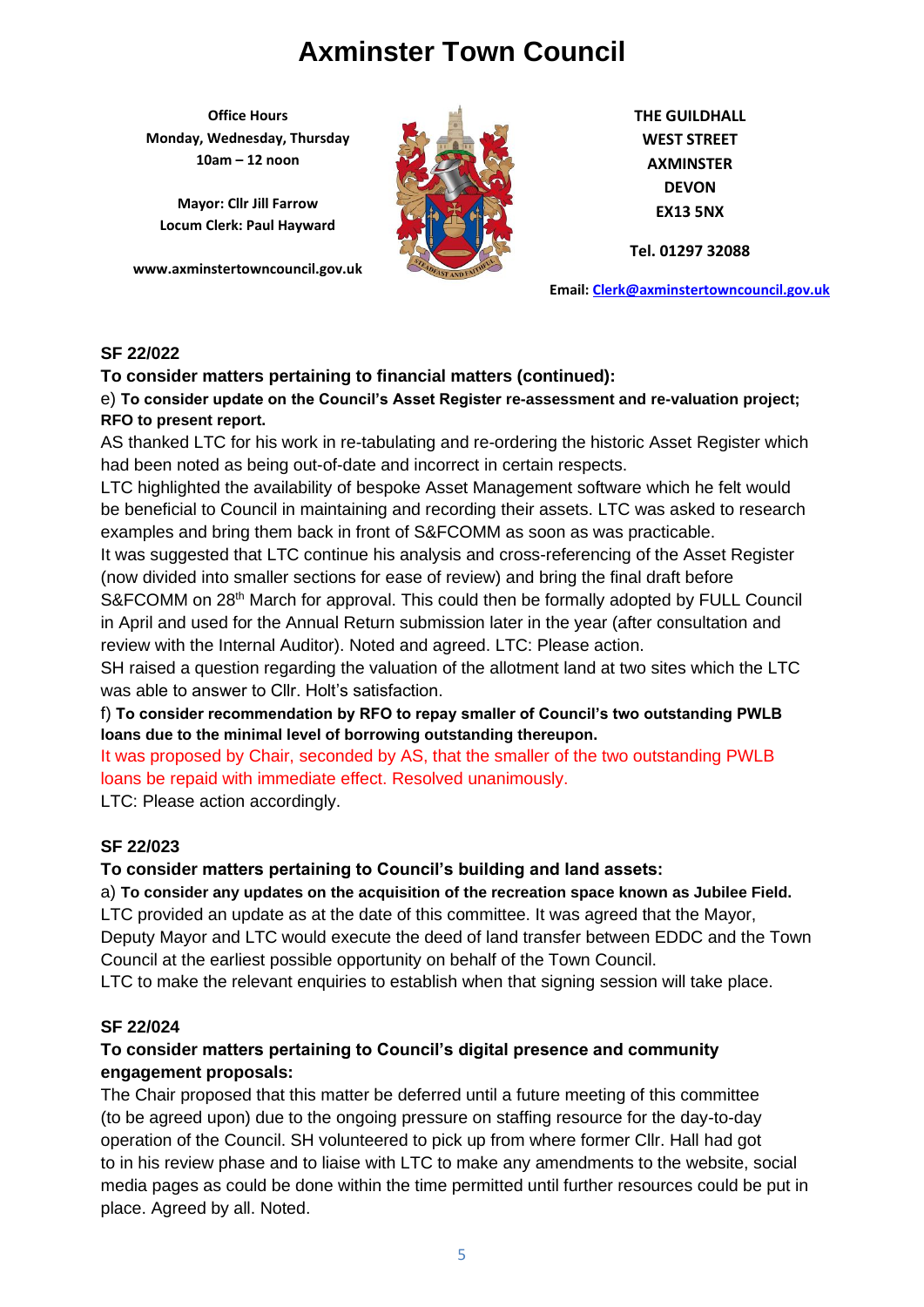**Office Hours Monday, Wednesday, Thursday 10am – 12 noon**

**Mayor: Cllr Jill Farrow Locum Clerk: Paul Hayward**

**www.axminstertowncouncil.gov.uk**



**THE GUILDHALL WEST STREET AXMINSTER DEVON EX13 5NX**

**Tel. 01297 32088**

**Email: [Clerk@axminstertowncouncil.gov.uk](file://///axm-svr-1/company/Templates/Clerk@axminstertowncouncil.gov.uk)**

#### **SF 22/024**

### **To consider matters pertaining to Council's digital presence and community engagement proposals (continued):**

**TEL:** 0.297 3208 With regards to agenda item 22/024c) members agreed in principle that the hosting of Council meeting recordings online (or via a dedicated section of the website) was something that the Council should work towards but, again, due to staff resource challenges, the work towards this objective was deferred for the time being (albeit LTC advised that he was in discussion with Council's IT consultant/service provider to ascertain what "could" be possible). Noted.

#### **SF 22/025**

#### **To consider matters pertaining to strategic policy and delivery:**

a) **To consider a first draft of a revised Standing Orders and Financial Regulations** 

**document (to include Scheme of Delegated Authority for Chairs and Proper Officer).** Chair proposed that this matter be deferred until the April meeting of the S&FCOMM. to allow LTC and members to consider revised drafts of both (policy) documents and allow time for debate. LTC had provided copies of similar documents from other Council's for comparison and to highlight amendments which members might consider appropriate. It was generally agreed that the current adopted versions were dated and did not assist Council in operating in a modern, business-like, efficient manner.

AS requested that Clerk forward a Word.doc copy of the extant Standing Orders so that work could begin on draft revisions at this stage in conjunction with the LTC. Noted.

#### b) **To consider the following policies:**

**i)Data Retention/Archival Policy**

**ii) Publication and Disclosure Policy**

**iii) Data protection/GDPR/ICO Compliance Policy**

Chair proposed that consideration of these policies was deferred until April 2022. Agreed.

c) **To consider matters pertaining to GDPR/DPO compliance in light of recent guidance** 

**on the capture of image data from CCTV systems under the Council's jurisdiction and control.** LTC provided an update for members in light of recent receipt (and review) of NALC LTN13 (Policing your area) released on  $10<sup>th</sup>$  February 2022. This guidance note outlined the various legislation that Council needs to abide by and conform with in respect of the use and provision of public CCTV in the town centre and on the Guildhall building (where images of the public are captured and stored) together with the newly acquired VAS device. Committee members acknowledged that the rules were stringent and the penalties for non-compliance significant. LTC was delegated to research, consult and liaise with the various bodies (Police, ICO etc) to ensure that Council remained compliant at all times. LTC reported that the new Town Centre system was operating well and that the image capture quality was outstanding. The footage had already been used twice to assist local law enforcement agencies (as at 28/2/2022).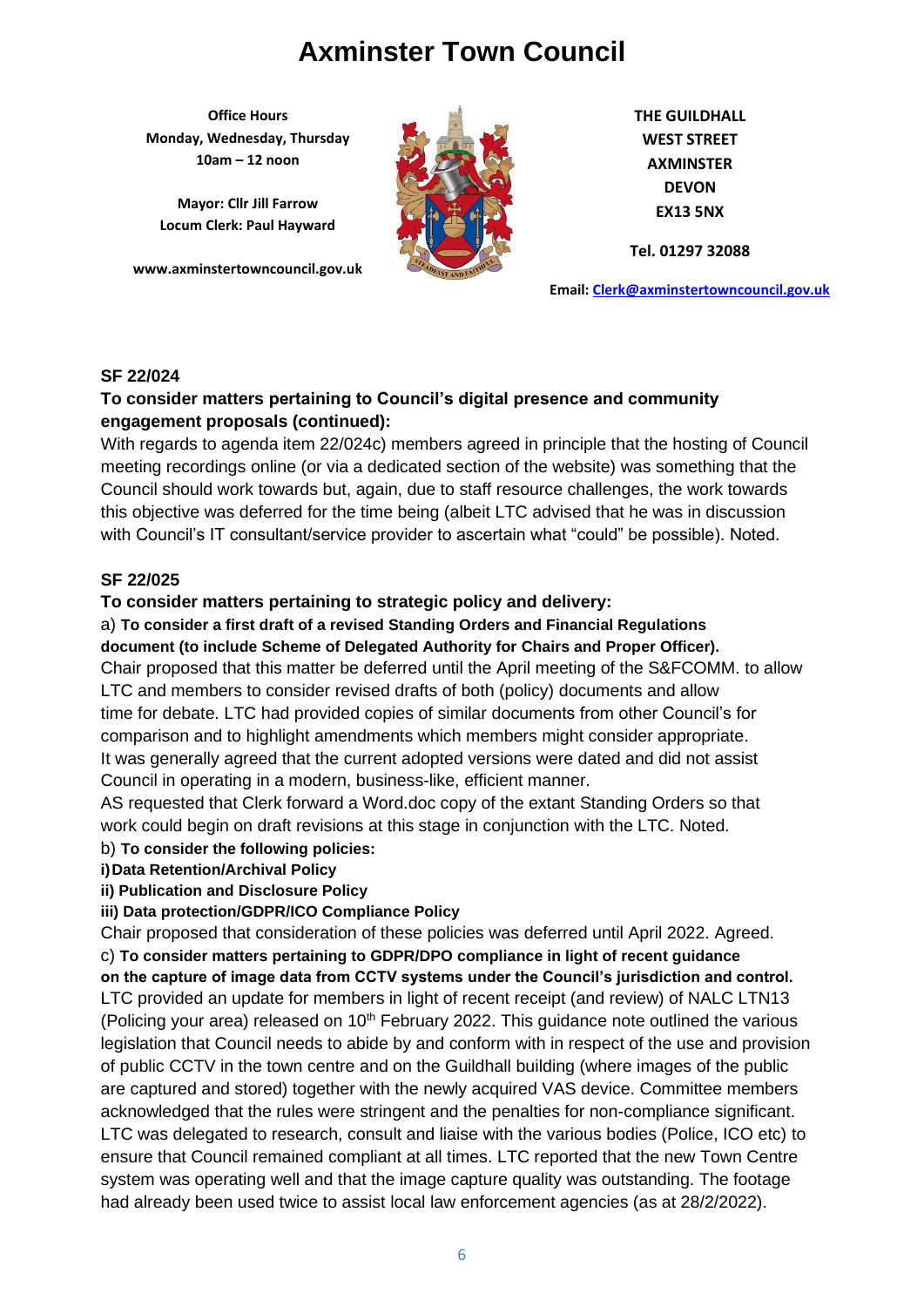**Office Hours Monday, Wednesday, Thursday 10am – 12 noon**

**Mayor: Cllr Jill Farrow Locum Clerk: Paul Hayward**

**www.axminstertowncouncil.gov.uk**



**THE GUILDHALL WEST STREET AXMINSTER DEVON EX13 5NX**

**Tel. 01297 32088**

**Email: [Clerk@axminstertowncouncil.gov.uk](file://///axm-svr-1/company/Templates/Clerk@axminstertowncouncil.gov.uk)**

### **SF 22/025**

#### **To consider matters pertaining to strategic policy and delivery (continued):** d) **To consider matters pertaining to developing the Axminster Town Council Strategic Plan 2022-2025(6).**

**TEL: 01297 32088** circulating the latest draft of the ATC Strategic Plan document and confirmed that this would On the matter of the 2022-26 Town Council Strategic Plan, AS apologised for the delay in be done after the meeting. Chair proposed that this matter be deferred until the next meeting of the S&FComm whereby the members of the committee would have read and considered the latest draft version ready for debate and consideration. Agreed by all. Noted.

Chair suggested that a suitable discussion item be added to the Annual Parish Meeting agenda so that members of the public could contribute to the plan also. Agreed. Noted.

e) **To consider (in conjunction with the Operations Committee) whether Council wishes to enter into a consultancy agreement with a H&S Contractor to maintain full H&S Compliance.** Chair proposed that this matter be considered in Part Two session due to the confidential and commercially sensitive nature of the quotes to be discussed. Agreed.

f) **To consider whether the Council (Officers and Members) should share a "common" Corporate Identity in terms of email traffic, written correspondence etc**

Chair proposed that this should be a debate for FULL Council and asked LTC to add to the next available agenda accordingly. Noted.

### **SF 22/026**

**To consider any matters considered as urgent by the presiding Chair:** None raised by Chair.

AS proposed that under the provisions of the Public Bodies (Admission to Meetings) Act 1960, (as amended by the Local Government Act 1972 the public, (including the press) be excluded from the meeting as publicity would be prejudicial to the public interest by reason of the confidential nature of the business to be transacted. Chair seconded the proposal. Resolved.

**Part ONE recording was stopped at this point and the meeting moved into Part TWO (Confidential) session whereupon recording was resumed.**

*Continued overleaf.*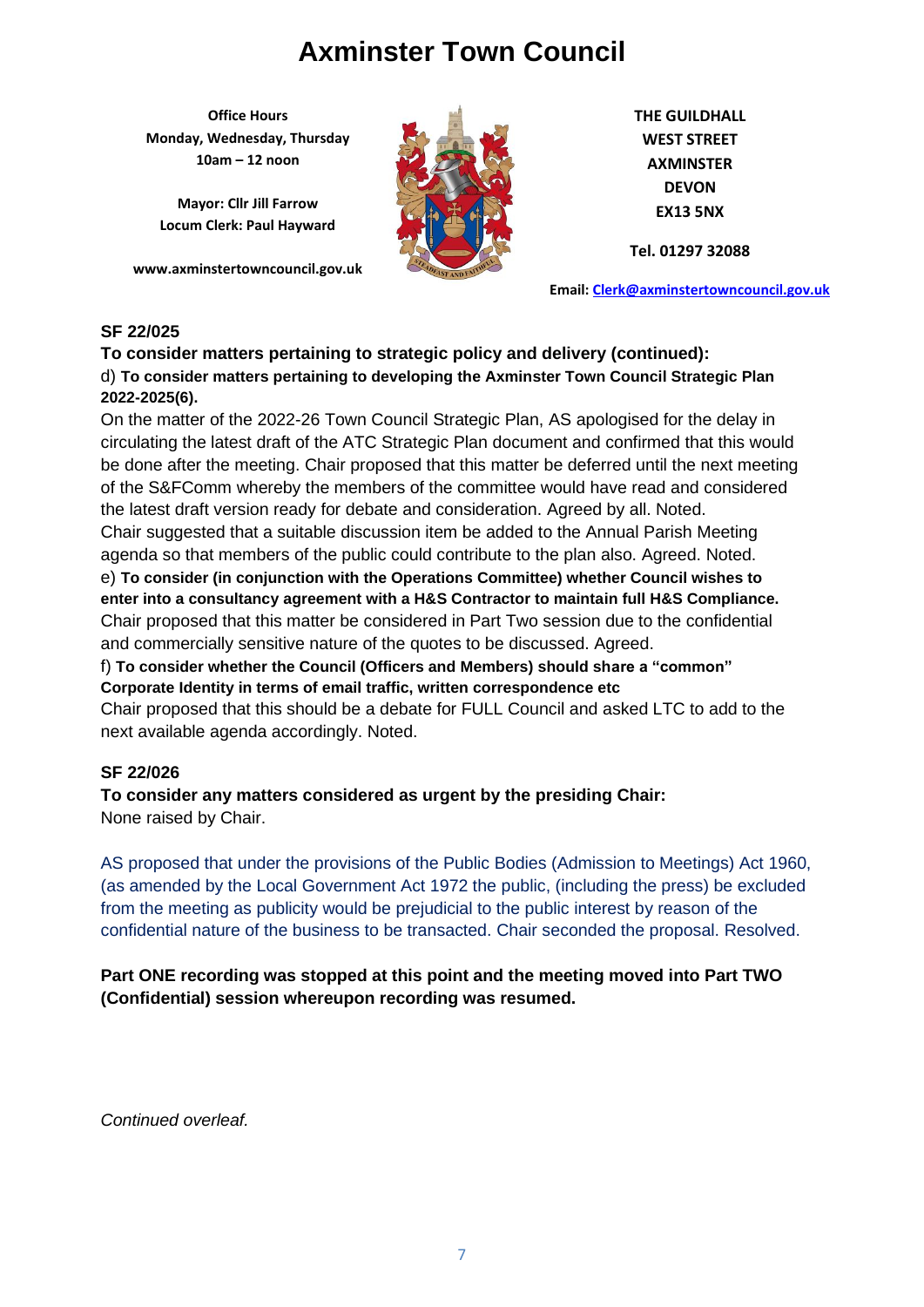**Office Hours Monday, Wednesday, Thursday 10am – 12 noon**

**Mayor: Cllr Jill Farrow Locum Clerk: Paul Hayward**

**www.axminstertowncouncil.gov.uk**



**THE GUILDHALL WEST STREET AXMINSTER DEVON EX13 5NX**

**Tel. 01297 32088**

**Email: [Clerk@axminstertowncouncil.gov.uk](file://///axm-svr-1/company/Templates/Clerk@axminstertowncouncil.gov.uk)**

#### **SF 22/025e) (IC)**

e) **To consider (in conjunction with the Operations Committee) whether Council wishes to enter into a consultancy agreement with a H&S Contractor to maintain full H&S Compliance.** This matter had been deferred from Part ONE session earlier.

The matter had been deferred from Fart Strandscoller same.<br>After discussion and consideration of the proposal from Consultancy A for a retained H&S consultancy service at £1260 (net) per annum and five additional consultancy visits at a total cost of £2750 (net) it was proposed by AS, seconded by SH, that both the retained H&S consultancy fee, and the additional visit fees, be approved as above for a 12 month period only; LTC to be duly delegated as the primary point of contact for the H&S consultants but that all meetings and proposals for improvements be considered by OPSCOMM. (or H&S Sub.Comm) at the earliest opportunity and that it was noted that the expenditure proposed above was beyond the Terms of Reference of this committee and thus the proposal was put forward as a recommendation to FULL Council to approve. Resolved unanimously. LTC: Please note and add to FULL Council agenda 14/3 accordingly.

### **SF 22/027 (IC)**

**To consider matters pertaining to building tenancies and hires; To receive report from Locum Clerk on ongoing tenancy matters and to consider future leases/licences and revisions thereof.**

LTC provided an update on the current situation with regard to the tenancy at the Old Courthouse Arts Café and other tenancy matters within that building complex where the Council was the landlord.

After further discussion and debate, two proposals were put forward by Chair, seconded by AS, which recommended that Council urgently take two actions, the details of which are considered confidential by the commercial nature of the business concerned. Resolved unanimously. These will be considered by Full Council on 14<sup>th</sup> March 2022 for final approval.

### **SF 22/028 (IC)**

**To consider an application from an organisation seeking a Grant Award/Financial assistance from the Town Council which would be outside of the extant Grant Policy:** A local group had submitted a grant request the ongoing costs of their operation and events. After discussion on the merits of the grant request, and the intended purpose of the grant award, it was proposed by Chair that any decision on this matter be deferred until April 2022 to allow the LTC to discuss the application with the group organiser and seek clarity on certain sections of the application. LTC was also directed to ask the applicant to complete the appropriate section on the form re: "sustainable grants". Resolved unanimously. LTC confirmed that Council had the powers to grant such an award under Section 19 of the Local Government Act 1972; (Miscellaneous Provisions) Act 1976.